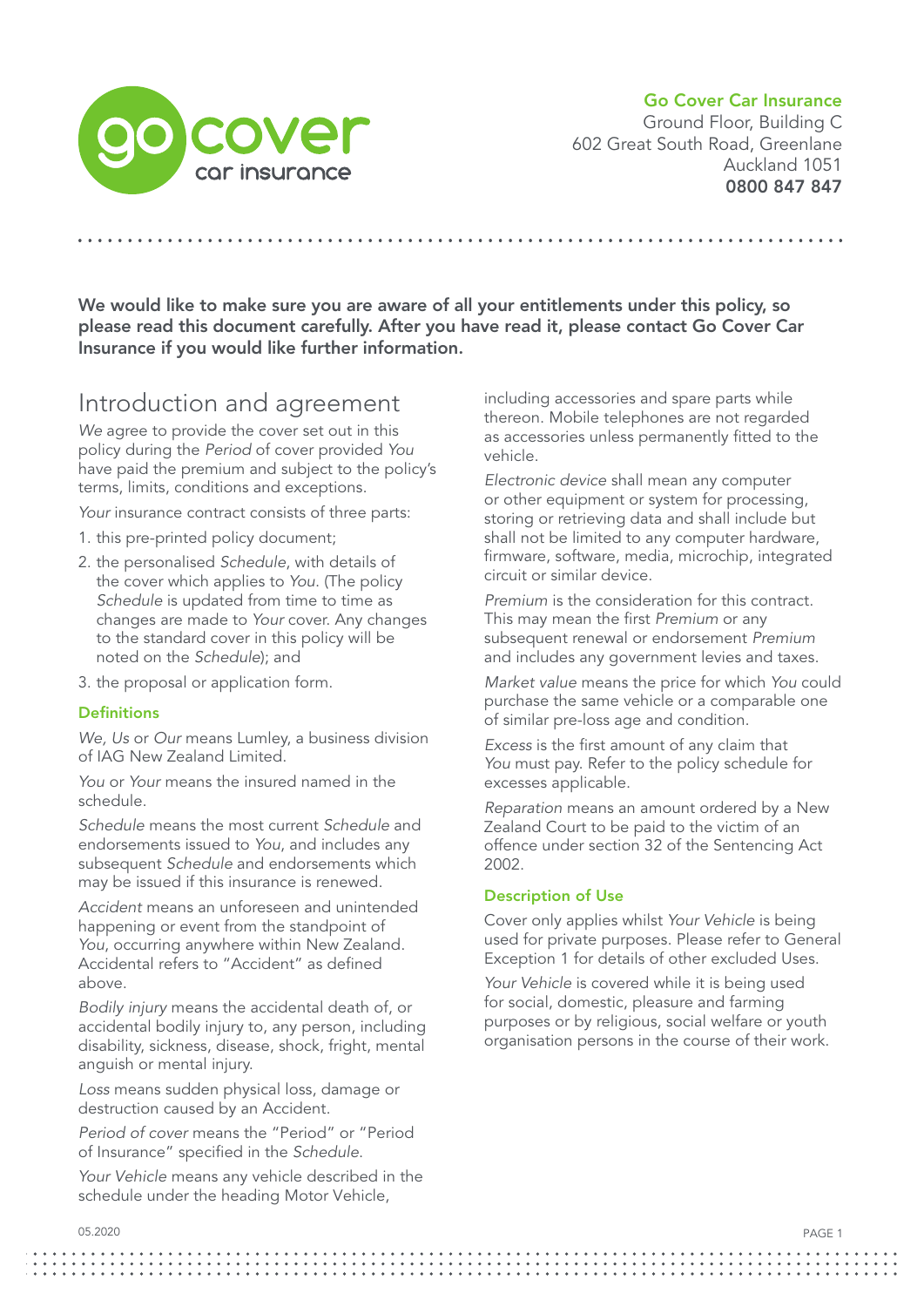## Section 1 - Loss to your vehicle

## The cover

Where there is *Loss* to *Your Vehicle*, we will at *Our* option, repair or replace it or make a cash payment up to the *Market value*. We will also pay the reasonable costs of having *Your Vehicle*  removed to the nearest repairer or place of safety following the *Loss*.

If the repair makes a major improvement to the pre- accident condition or value of *Your Vehicle*  then *You* may be required to make a contribution towards the cost of repairs.

#### Limits

1. Sum Insured: The maximum amount payable will be the *Market value* or the sum insured shown in the *Schedule* whichever is the lesser.

As the *Premium* is partly based on *Your Vehicle's* declared value, *You* should make sure it is realistic and takes account of depreciation.

- 2. Parts: The most *We* will pay, for any part or accessory not available in New Zealand, is the lesser of:
	- the manufacturer's last known list price in New Zealand;
	- the price of the part's closest New Zealand equivalent;
	- the cost of having a new part made in New Zealand.

*We* will not pay for the cost of air freighting parts or accessories from overseas nor for the replacement of any part which has not been damaged.

- 3. Accessories: *We* will not pay more than \$1,000 for loss or damage to radio, audio or telephone equipment unless such equipment is the manufacturer's standard fitting for the vehicle model.
- 4. Paint: *We* will not pay for the inability of any repairer to match existing paint and *We* will only pay for the re-painting of those areas which have been damaged.
- 5. Repairs: If *We* elect to repair *Your Vehicle*, *You* may use the repairer of *Your* choice. However *We* will not pay more than *Our* assessor's estimate of the cost of repairs.

#### **Excess**

*You* must contribute the amounts shown in the *Schedule* under the heading *"Excesses"* as the first amount of any claim. If *Your Vehicle* is being used or driven by anyone under 25 years old OR a driver who has not held a Full New Zealand

licence for more than 12 months, the underage excess shown on the *Schedule* applies in addition to any other excess.

Please refer to Increased Theft Excess clause for loss resulting from theft, conversion or attempt thereat.

The *excess(es)* will be refunded to *You* if *We* are satisfied that:

- 1. the driver of *Your Vehicle* was completely free of blame; and
- 2. the identity of the other party who caused the damage is established.

#### **Exceptions**

#### There is no cover for:

- 1. loss of use, depreciation, wear and tear, corrosion, existing defects or damage;
- 2. mechanical, electrical or electronic breakdown, failure or breakage;
- 3. damage to tyres by application of brakes or by punctures, cuts or bursts;
- 4. loss or damage to any electronic device caused by the failure of that device; and
- 5. *Loss* arising from failure of, or defect or fault in design or specification.

Section 2 - Legal liability

### The cover

### *We* will insure *You* against legal liability for loss of other people's property or bodily injury to them arising from an *Accident* caused by *Your Vehicle*.

*We* will also pay legal costs approved by *Us*.

*We* will also insure *You* against legal liability for *Reparation* payable to a victim who has suffered *Loss* of property or *Bodily Injury* as a result of *Your* committing an offence in connection with the use of *Your Vehicle*.

## Provided that:

- 1. *You* or any other person entitled to cover under this benefit must tell *Us* immediately if You or they are charged with any offence in connection with the use of *Your Vehicle*, or any other private vehicle, which resulted in *Loss* of property or *Bodily Injury* to another person; and
- 2. *We* must give *Our* written approval before any offer of *Reparation* is made.

There is no cover under this benefit for any amounts that are covered under the Accident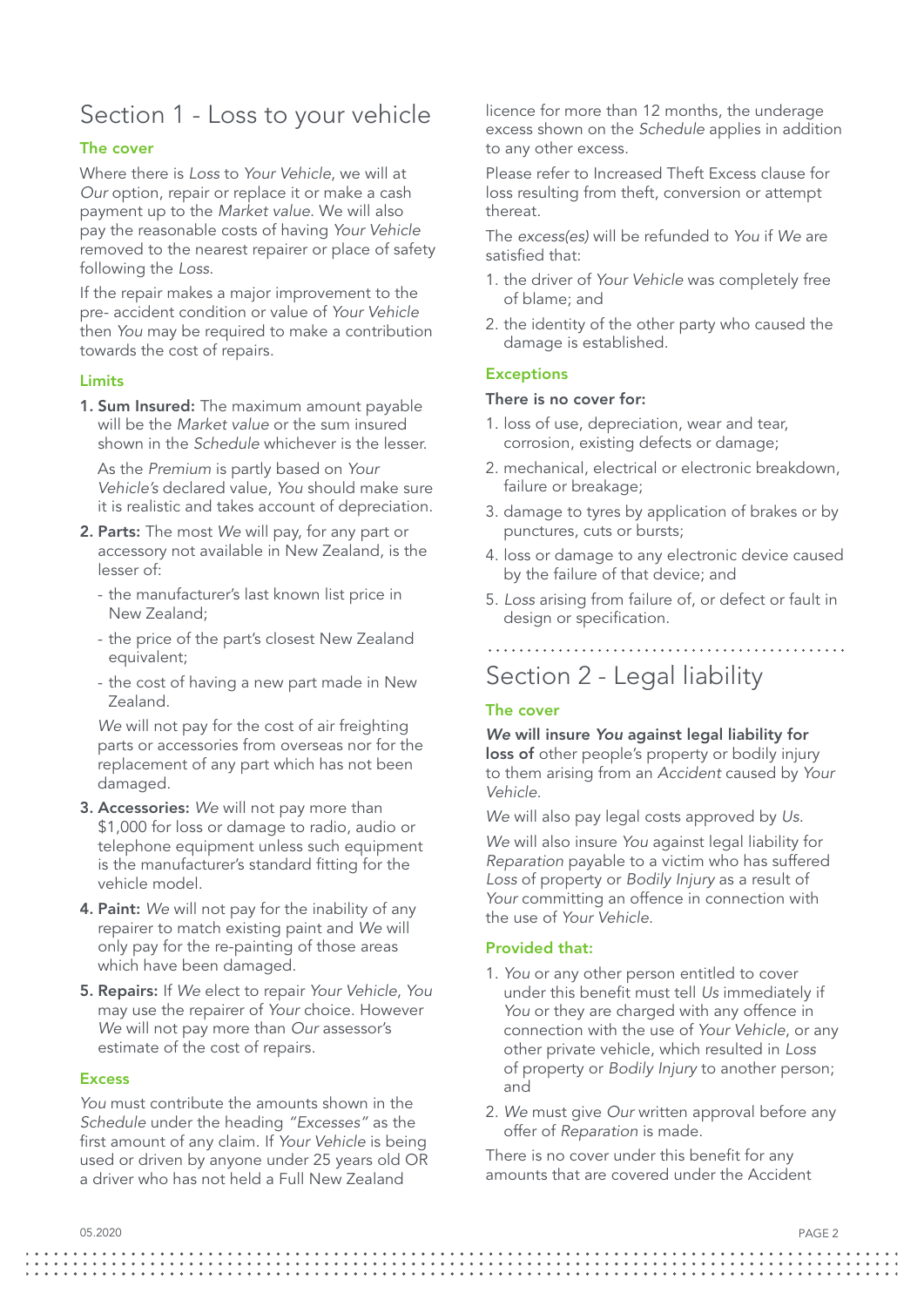Compensation Act 2001 (Act), or would be covered but for:

- 1. a failure by the victim to correctly notify a claim to the Accident Compensation Corporation within the time required under the Act,
- 2. the victim's decision, for whatever reason, not to claim any amount he or she would be entitled to claim under the Act,
- 3. a decision by the Accident Compensation Corporation to decline a claim or limit its liability in whole or in part and for any reason whatsoever.

Nothing in this *Reparation* benefit should be taken as providing cover for any defence costs, court costs, levies or costs awarded for any offence.

## **Extensions**

*We* will extend this section to provide the same cover:

- 1. to any person who is driving *Your Vehicle* with *Your* consent and who is not otherwise excluded from the policy cover;
- 2. for liability arising from an *Accident* caused by *You* while driving any other private vehicle, provided it does not belong to *You* and is not hired by *You* under a hire purchase or lease

arrangement. No cover is provided for damage to the car being driven;

- 3. to *Your* employer whilst *Your Vehicle* is being driven with *Your* permission on *Your* employer's business; and
- 4. while any trailer or caravan is attached to *Your Vehicle*.

#### Limits

We will pay up to \$1,000,000, including costs, in respect of any one *Accident* or number of accidents arising out of one event.

## **Exceptions**

## There is no cover:

1. for damage to property (including vehicles) in Your or other driver's custody or control.

However damage to a disabled vehicle is being towed (other than for reward) and damage to the property of passengers is covered; or

2. if *You* or any person or organisation to whom this Section applies is entitled to indemnity under any other policy or fails to comply with the terms and conditions of this policy.

## Section 3 - Injury to you

3. for any legal defence costs or court costs arising from the prosecution of any offence under any Act of Parliament including any Regulations, Rules or By-Laws made under any Act of Parliament.

#### The cover

If *You* or *Your* spouse suffer bodily injury by violent *Accidental* external and visible means whilst travelling in the insured vehicle:

- 1. *We* will pay the following amounts (up to a maximum of \$2,000 during any one *Period of cover*) provided such injury is the sole cause of any of the following within three calendar months of injury:
	- a. death \$2,000;
	- b. total and irrecoverable loss of the sight of an eye \$1,000;
	- c. total and irrecoverable loss of the sight of both eyes \$2,000;
	- d. total and permanent loss of the use of one hand or one foot \$1,000;
	- e. total and permanent loss of the use of both hands or both feet or of one hand together with one foot \$2,000; and
- 2. *We* will pay medical expenses incurred in connection with such injury up to the sum of \$200 per person during any one *Period of cover*.
- 3. for any legal defence costs or court costs arising from the prosecution of any offence under any Act of Parliament including any Regulations, Rules or By-Laws made under any Act of Parliament.

#### **Exceptions**

### There is no cover:

- 1. where death or bodily injury was caused by suicide or attempted suicide;
- 2. if the Insured named in the *Schedule* is not an individual;
- 3. in respect of persons younger than 21 or older than 70;
- 4. under more than one motor *Vehicle* insurance policy held with *Us*; or
- 5. where *Your Vehicle* cover is Third Party, Fire and Theft.

PAGE 3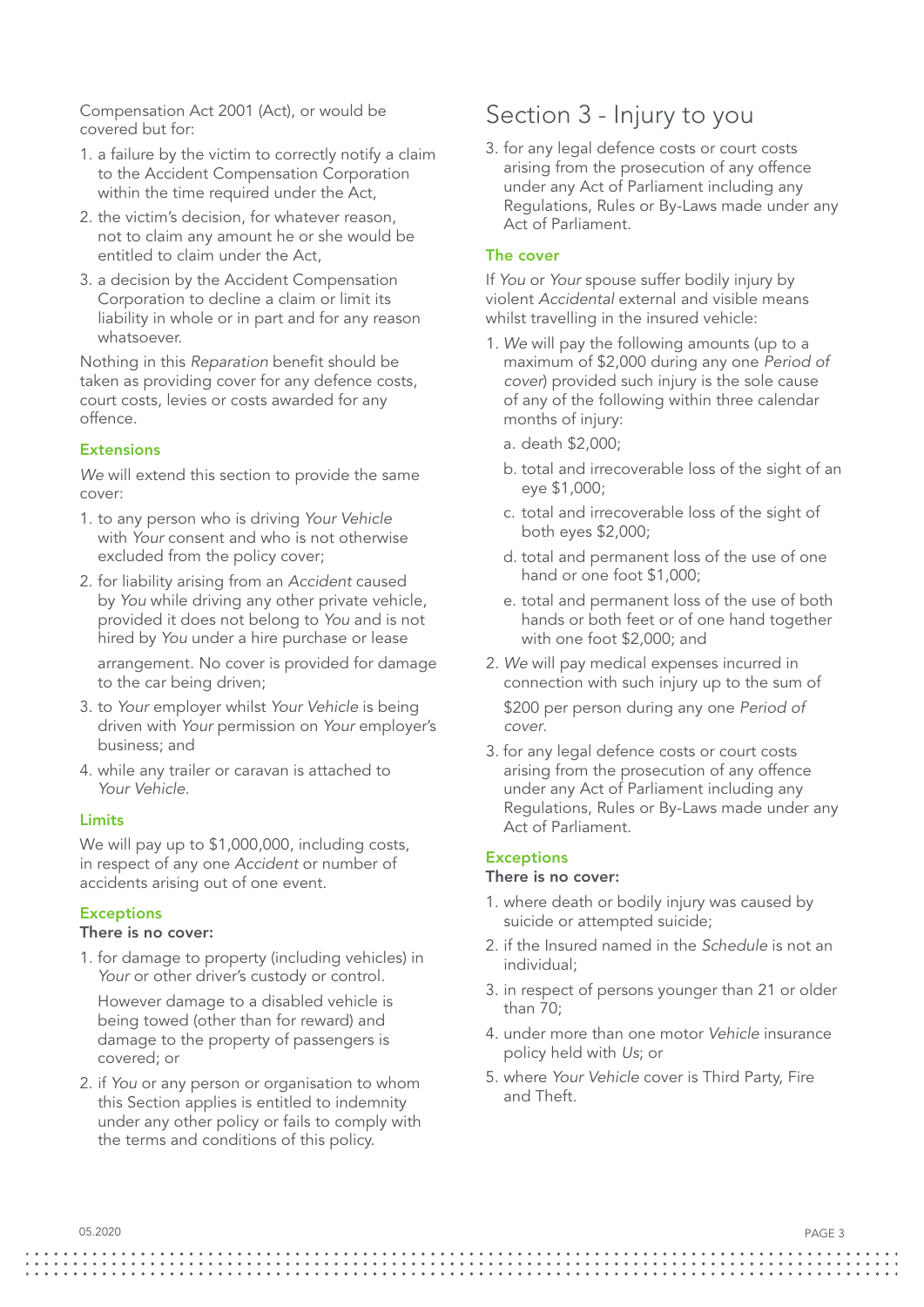# General exceptions

The following exceptions apply to all sections of the policy (in addition to the specific exceptions noted in each section).

There is no cover under any part of this policy for any loss, damage or liability:

## 1. if Your Vehicle is being used:

- a. other than in accordance with the Description of Use; or
- b. for hire or carrying of fare paying passengers; or
- c. for testing in preparation for racing, pace- making, pace noting, trials, tests, demonstrations or on a race track at any time; or
- d. outside of New Zealand;

## 2. if Your Vehicle is being used or driven:

e. in an Unsafe Condition.

For this Exception only, unsafe condition includes any condition:

- where *Your Vehicle* has been maintained contrary to the manufacturer's servicing recommendations for that *Vehicle*; or
- as a result of which *Your Vehicle* is not fit to deal with any peril likely to be encountered during the course of its normal operation;

Provided: This Exception will only apply if *You* or the person in charge of *Your Vehicle* was aware or with reasonable diligence ought to have been aware of the unsafe condition.

b. by any person who is not the holder of a licence for the appropriate class and use applicable to the operation of *Your Vehicle* or its components, or who is breaching any condition of their licence;

Provided: This Exception will not apply if the driver had held, and is not disqualified from holding or obtaining, and actually obtains a licence, NOR if *Your Vehicle* is being used for the purpose of teaching a learner to drive if all requirements of the law are being complied with.

- c. by any person who:
- is under the influence of any intoxicating substance or drug; or
- has a proportion of alcohol in the blood which exceeds the legal limit. This Exception shall apply even though the driver may have died as a result of the *Accident*; or
- has a proportion of alcohol in the blood which exceeds the legal limit; or
- fails to supply a blood or breath sample as required by law; or
- fails to stop, or remain at the scene, following an *Accident* as required by law;

## Provided:

- a. a certificate of conviction of the driver may be used by *Us* as sufficient evidence for these Exceptions to apply where the offence was committed at the time of or following the *Accident;*
- b. a certificate of analysis of the driver's blood or a reading from an evidential breath testing

device of the driver's breath may be used by *Us* as sufficient evidence of the driver's minimum blood or breath alcohol level at the time of the *Accident.*

Exception 2 shall not apply in respect of *Loss* which results from theft or conversion.

- 3. which attaches by virtue of an agreement but which would not have attached in the absence of such agreement;
- 4. if *Your Vehicle* is in an unsafe or damaged condition unless *You* can prove that such condition did not cause or contribute to the loss or damage. Cover will still apply if *You* can prove that *You* and the driver were unaware of such condition and had taken all reasonable steps to maintain *Your Vehicle* in a safe condition;

## 5. for any consequence of:

- a. war, invasion, act of foreign enemy, hostilities (whether war be declared or not), acts of terrorism, civil war, rebellion, revolution, insurrection, military or usurped power; or
- b. confiscation or destruction by the order of Government or legally authorised entity; or
- c. radioactive material, contamination by radioactivity, nuclear weapons, ionising radiations or contamination by radioactivity from nuclear fuel or the combustion of waste from nuclear fuel.
- 6. for any costs which can be recovered under the provisions of the Accident Insurance Act and its amendments.
- 7. arising from any intentional or reckless act or omission.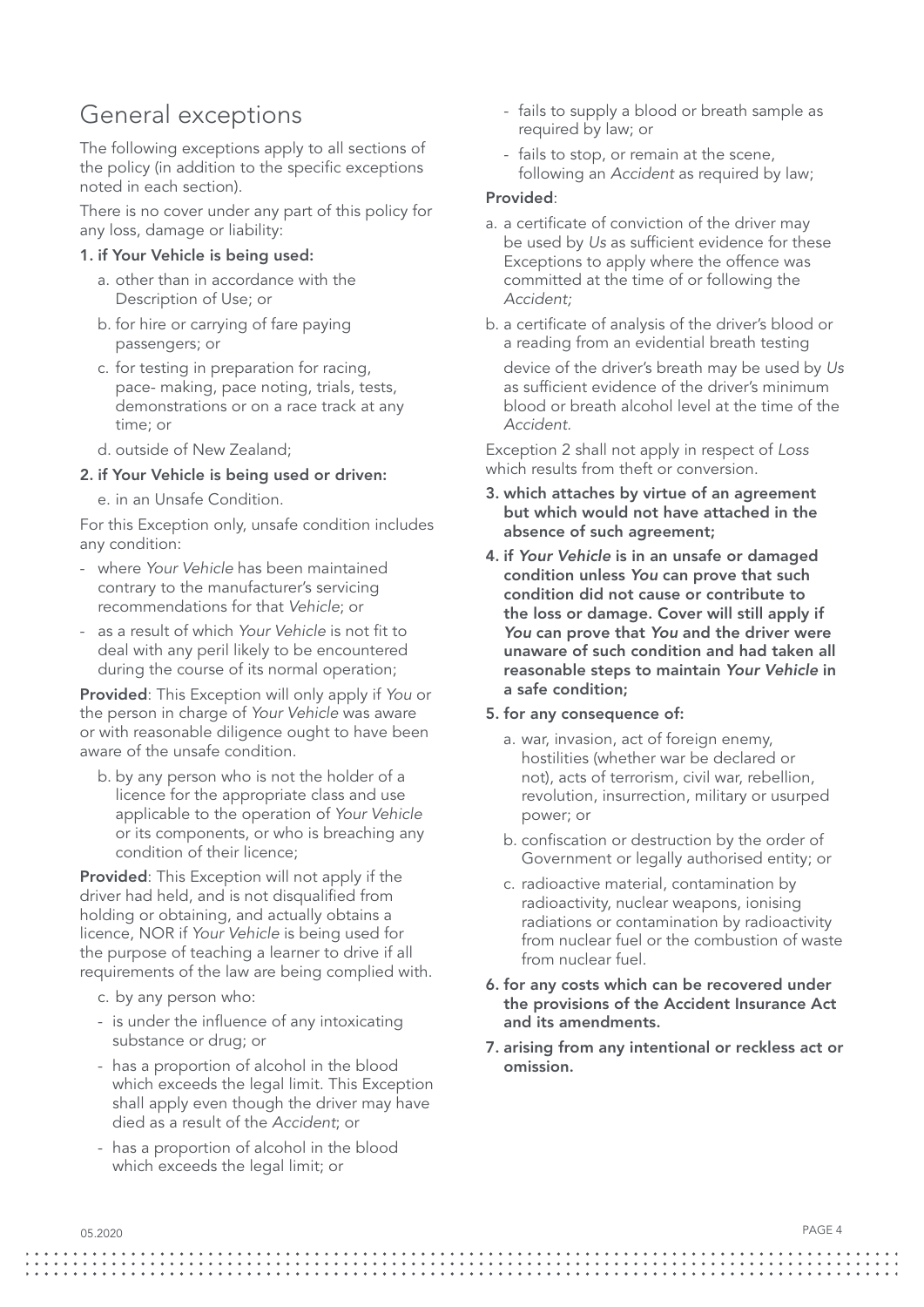# Additional benefits

## Change of your vehicle

*We* will provide temporary cover on any private car which *You* purchase to replace *Your Vehicle*  provided *You* tell *Us* within 14 days of the car's purchase and pay any extra premium which *We* may require. If the new car's purchase price is greater than \$50,000, *You* must tell *Us*  immediately.

## One excess per event

Where a single event causes *Loss* or damage to property or items insured by *You* with *Us* under more than one insurance policy, only one policy excess shall apply. The amount of the excess shall be the highest excess of any excess applied by any of the policies affected.

The following additional benefits apply only where *Your Vehicle* is a private car to which the Comprehensive Wording applies:

## New car option

If the cost of repairing *Your Vehicle* is greater than 60% of its *Market value* and it is less than one year old and it has travelled less than 15,000 kilometres, *We* will, at *Your* option, replace it with a new vehicle of the same make, model and specification if it is available in New Zealand.

## Return home costs

Following *Loss* for which there is a valid claim under this policy:

If *Your Vehicle* cannot be driven, *We* will pay the actual reasonable costs of transporting *You*  and *Your* immediate family to *Your* home. The maximum amount payable in one *Period* of cover will be \$500.

*We* will also pay the costs of returning *Your Vehicle* to *Your* home following its repair or if it was stolen, following its recovery.

## Keys and Locks

Where any key giving access to *Your Vehicle* is stolen or believed on reasonable grounds to have been duplicated without proper authority, this insurance extends to include the costs reasonably incurred in altering or replacing locks or replacing their keys. Any payment will be limited to \$250 in any period of cover. All other policy terms, conditions and exceptions shall apply.

## **Trailers**

Section 1 also covers any trailer owned, hired or leased by *You* but excluding the following:

- 1. caravans or boat, horse or camper trailers;
- 2. the contents of any trailer;
- 3. trailers which are insured by another policy; and
- 4. trailers which cannot be drawn by *Your Vehicle*.

The maximum amount payable in respect of any trailer is \$1,000.

## Policy conditions

## 1. Claims

- a. On the happening of any event which may give rise to a claim under this policy *You* must:
- immediately notify *Us* of such event by contacting Go Cover Ltd and by providing written details on *Our* claim form;
- ii) take all reasonable steps to minimise the extent of *Loss*;
- iii) immediate send *Us* via Go Cover Ltd any communications which *You* receive in relation to an event which may give rise to a claim;
- iv) obtain *Our* consent before proceeding with repairs (other than for replacement or repair of window glass);
- v) make *Your Vehicle* available for inspection by *Us*;
- vi) provide all proofs, information and other evidence and otherwise give all possible assistance that *We* may require; and
- vii) in the case of loss by theft, burglary or vandalism advise the Police immediately.
- b. *You* shall not without *Our* written consent incur any expense or negotiate pay settle or admit or repudiate any claim;
- c. *You* or anyone else entitled to cover under this policy must tell *Us* immediately if *You* or they are charged with any offence in connection with the use of *Your Vehicle*, or any other private vehicle which resulted in *Loss* of property or *Bodily Injury* to another person.
- d. *You* or anyone else entitled to cover under this policy must obtain *Our* agreement before You or they negotiate, offer to pay or pay any *Reparation*, including but not limited to, offers made as part of any case management conference or sentencing hearing.
- e. We shall be entitled at *Our* expense and in *Your* name to take any proceedings necessary to obtain relief from any other party and to take over and conduct the defence and settlement of any claim. *You* must provide all reasonable assistance and co-operation.
- f. if *Your Vehicle* is mortgaged or secured by any other financial agreement, *We* may make payment for any loss direct to the interested party. This will meet *Our* obligations under this policy.